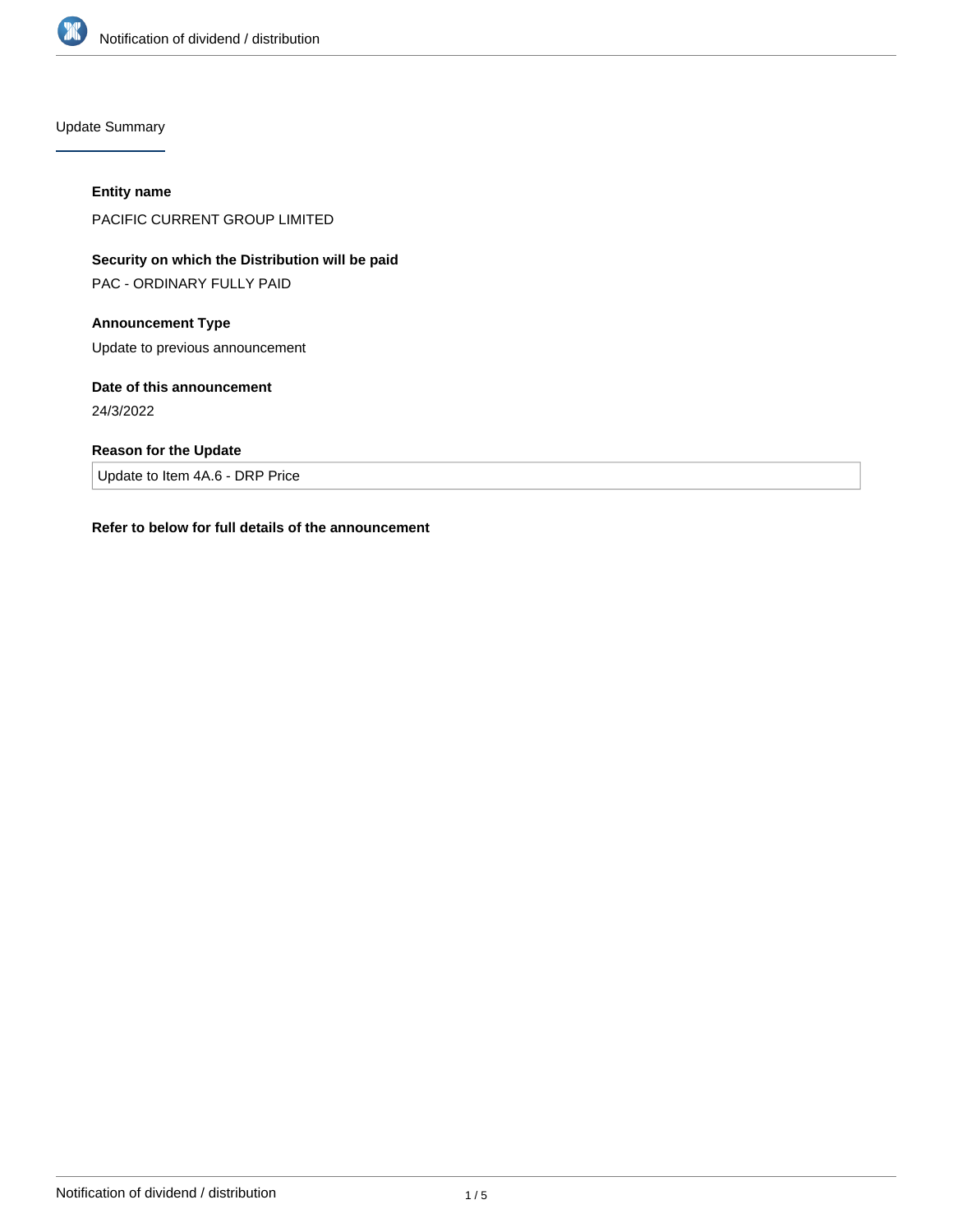

Announcement Details

Part 1 - Entity and announcement details

#### **1.1 Name of +Entity**

PACIFIC CURRENT GROUP LIMITED

## **1.2 Registered Number Type** ABN

**Registration Number**

39006708792

**1.3 ASX issuer code**

PAC

### **1.4 The announcement is**

Update/amendment to previous announcement

#### **1.4a Reason for update to a previous announcement**

Update to Item 4A.6 - DRP Price

### **1.4b Date of previous announcement(s) to this update**

25/2/2022

### **1.5 Date of this announcement**

24/3/2022

## **1.6 ASX +Security Code** PAC

**ASX +Security Description** ORDINARY FULLY PAID

Part 2A - All dividends/distributions basic details

### **2A.1 Type of dividend/distribution** Ordinary

### **2A.2 The Dividend/distribution:**

relates to a period of six months

## **2A.3 The dividend/distribution relates to the financial reporting or payment period ending ended/ending (date)** 31/12/2021

**2A.4 +Record Date**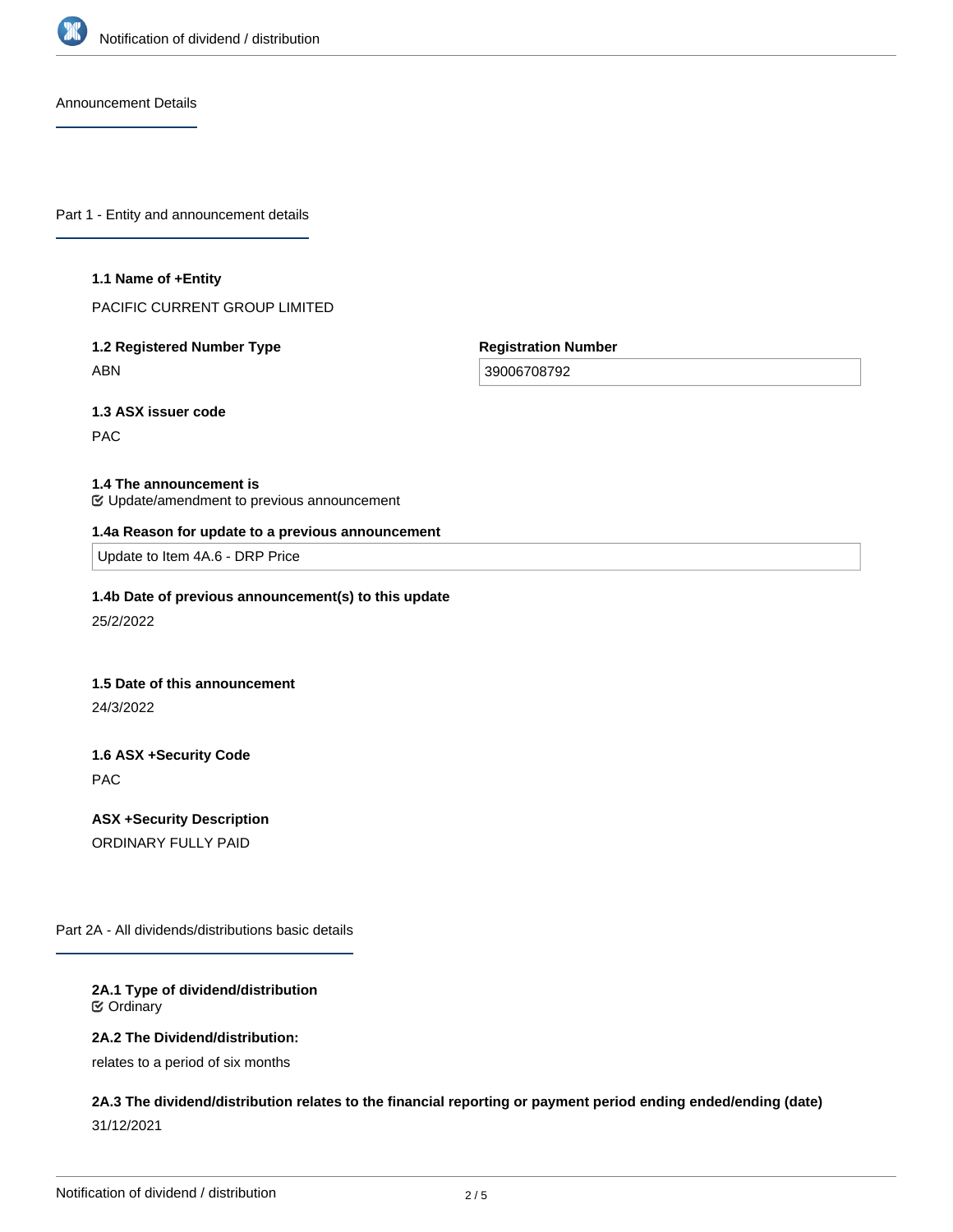

### **2A.4 +Record Date**

4/3/2022

### **2A.5 Ex Date**

3/3/2022

### **2A.6 Payment Date**

14/4/2022

**2A.7 Are any of the below approvals required for the dividend/distribution before business day 0 of the timetable?**

- **•** Security holder approval
- **Court approval**
- **Lodgement of court order with +ASIC**
- **ACCC approval**
- **FIRB approval**
- $\bullet$ **Another approval/condition external to the entity required before business day 0 of the timetable for the dividend/distribution.**

No

**2A.8 Currency in which the dividend/distribution is made ("primary currency")**

AUD - Australian Dollar

**2A.9 Total dividend/distribution payment amount per +security (in primary currency) for all dividends/distributions notified in this form**

AUD 0.15000000

**2A.10 Does the entity have arrangements relating to the currency in which the dividend/distribution is paid to securityholders that it wishes to disclose to the market?** No

**2A.11 Does the entity have a securities plan for dividends/distributions on this +security?** We have a Dividend/Distribution Reinvestment Plan (DRP)

**2A.11a If the +entity has a DRP, is the DRP applicable to this dividend/distribution? K** Yes

**2A.11a(i) DRP Status in respect of this dividend/distribution**

Full DRP

**2A.12 Does the +entity have tax component information apart from franking?** No

Part 3A - Ordinary dividend/distribution

**3A.1 Is the ordinary dividend/distribution estimated at this time?** No and the contract of the contract of the contract of the contract of the contract of the contract of the contract of the contract of the contract of the contract of the contract of the contract of the contract of the con

**3A.1a Ordinary dividend/distribution estimated amount per +security**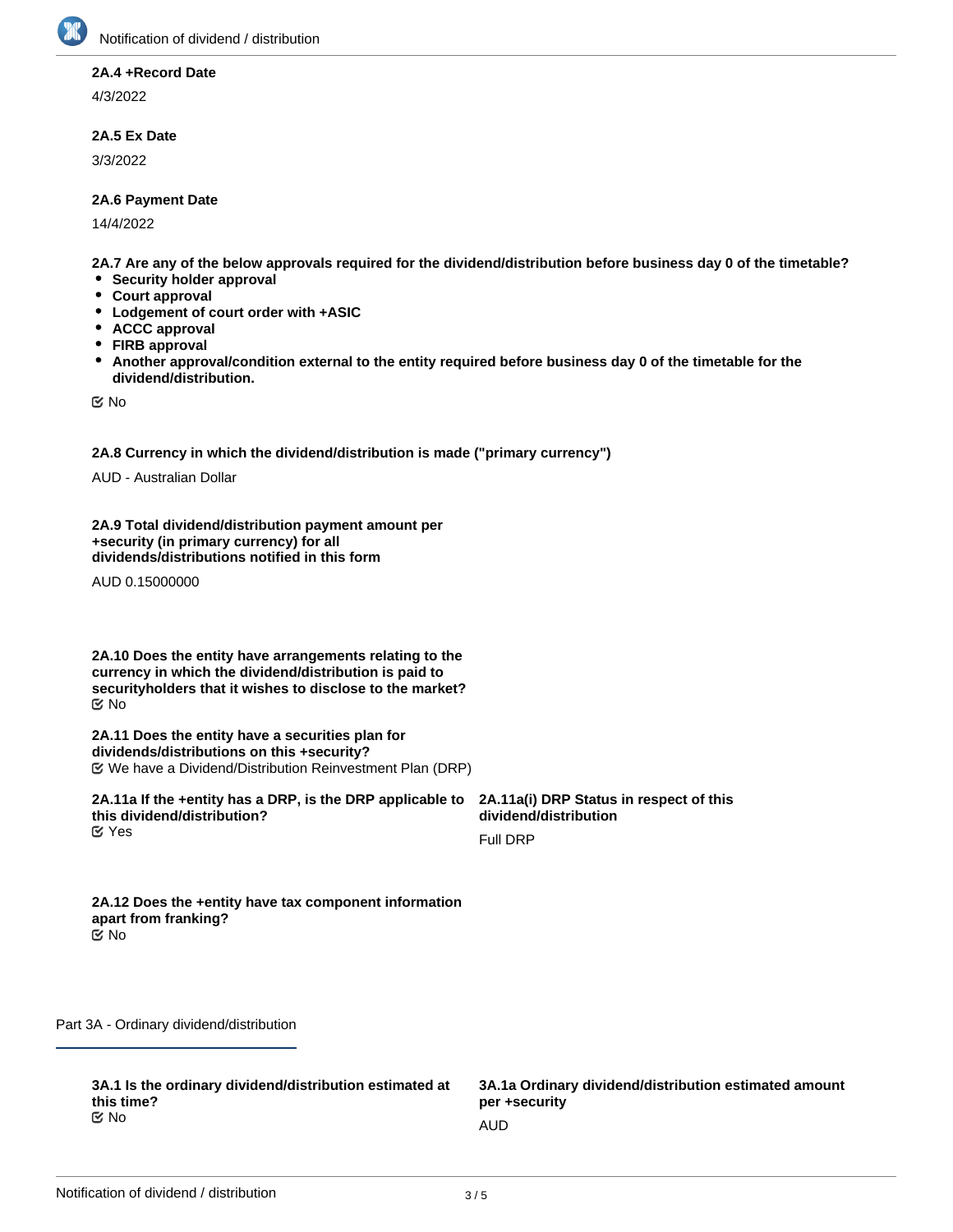

| 3A.1b Ordinary Dividend/distribution amount per<br>security                                                                                                                                                                                                                                                           |                                                                            |
|-----------------------------------------------------------------------------------------------------------------------------------------------------------------------------------------------------------------------------------------------------------------------------------------------------------------------|----------------------------------------------------------------------------|
| AUD 0.15000000                                                                                                                                                                                                                                                                                                        |                                                                            |
| 3A.2 Is the ordinary dividend/distribution franked?<br><b>M</b> Yes                                                                                                                                                                                                                                                   | 3A.2a Is the ordinary dividend/distribution fully franked?<br><b>⊘</b> Yes |
| 3A.3 Percentage of ordinary dividend/distribution that is<br>franked                                                                                                                                                                                                                                                  | 3A.3a Applicable corporate tax rate for franking credit<br>$(\%)$          |
| 100.0000 %                                                                                                                                                                                                                                                                                                            | 30.0000 %                                                                  |
| 3A.4 Ordinary dividend/distribution franked amount per<br>+security                                                                                                                                                                                                                                                   | 3A.5 Percentage amount of dividend which is unfranked<br>0.0000 %          |
| AUD 0.15000000                                                                                                                                                                                                                                                                                                        |                                                                            |
| 3A.6 Ordinary dividend/distribution unfranked amount<br>per +security excluding conduit foreign income amount                                                                                                                                                                                                         |                                                                            |
| AUD 0.00000000                                                                                                                                                                                                                                                                                                        |                                                                            |
| 3A.7 Ordinary dividend/distribution conduit foreign<br>income amount per security                                                                                                                                                                                                                                     |                                                                            |
| AUD 0.00000000                                                                                                                                                                                                                                                                                                        |                                                                            |
| 4A.1 What is the default option if +security holders do not indicate whether they want to participate in the DRP?<br><b> ©</b> Do not participate in DRP (i.e. cash payment)                                                                                                                                          |                                                                            |
| 4A.2 Last date and time for lodgement of election                                                                                                                                                                                                                                                                     | 4A.3 DRP discount rate                                                     |
| notices to share registry under DRP<br>Monday March 7, 2022 17:00:00                                                                                                                                                                                                                                                  | 0.0000 %                                                                   |
| 4A.4 Period of calculation of reinvestment price                                                                                                                                                                                                                                                                      |                                                                            |
| <b>Start Date</b>                                                                                                                                                                                                                                                                                                     | <b>End Date</b>                                                            |
| 9/3/2022                                                                                                                                                                                                                                                                                                              | 22/3/2022                                                                  |
| 4A.5 DRP price calculation methodology                                                                                                                                                                                                                                                                                |                                                                            |
| The Allocation Price is calculated as the average of the Daily Volume Weighted Average Price of PAC Shares traded on<br>the ASX, excluding trades not considered to reflect normal supply and demand, on each of the ten consecutive Trading<br>Days from7 March 2022 to 22 March 2022, less any applicable Discount. |                                                                            |
| 4A.6 DRP Price (including any discount):                                                                                                                                                                                                                                                                              | 4A.7 DRP +securities +issue date                                           |
| AUD 7.01000                                                                                                                                                                                                                                                                                                           | 14/4/2022                                                                  |
| 4A.8 Will DRP + securities be a new issue?<br><b>M</b> Yes                                                                                                                                                                                                                                                            | 4A.8a Do DRP +securities rank pari passu from +issue<br>date?<br>$C$ Yes   |

**4A.9 Is there a minimum dollar amount or number of +securities required for DRP participation?** No

**4A.10 Is there a maximum dollar amount or number of +securities required for DRP participation?**